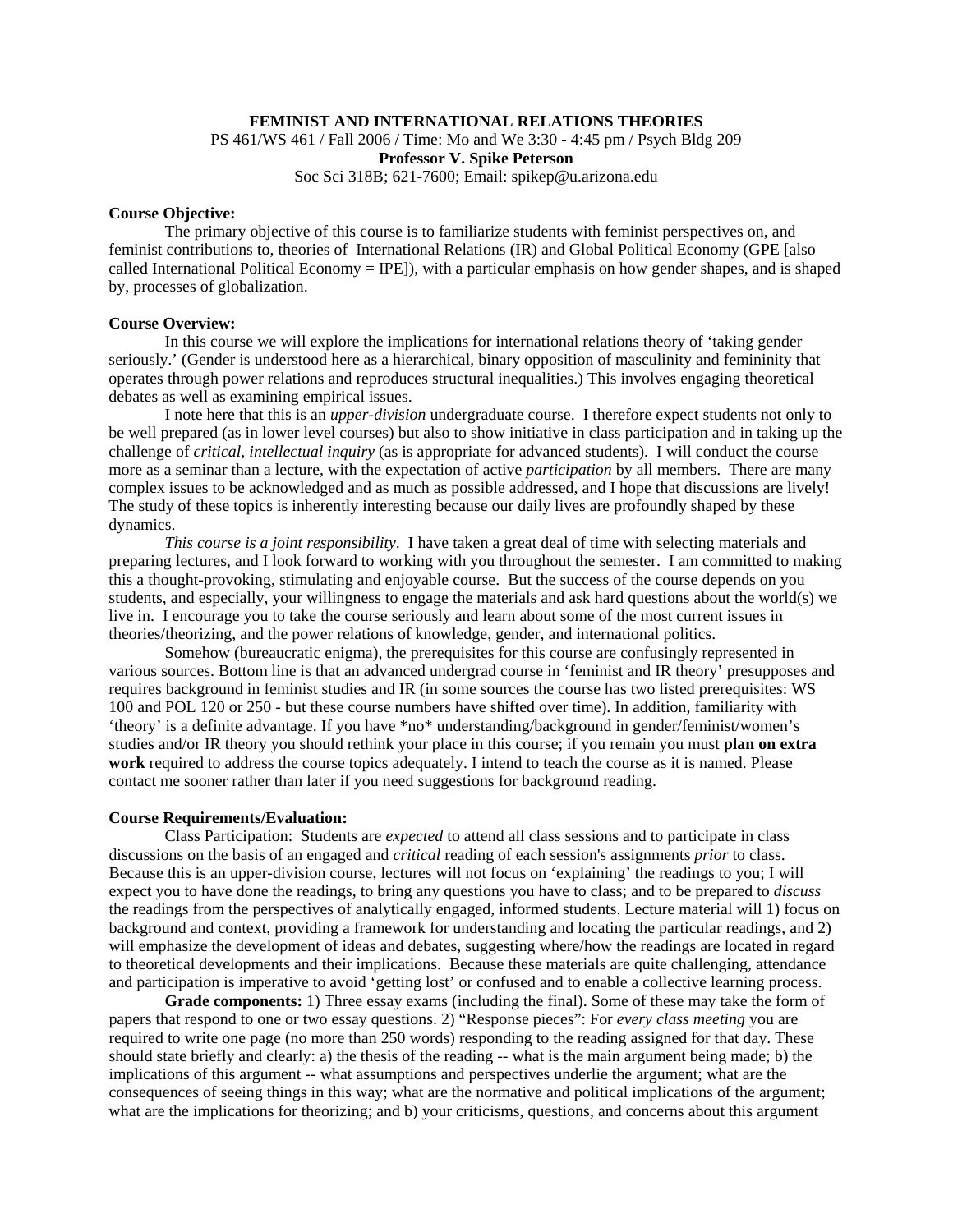and its implications. For class discussion, you should also think about how or what you view differently as a consequence of reading the assignment and how the assignment relates to course objectives and topics. These RPs will be collected and will be graded frequently but not every time. However, you must write one every time. 3) Unannounced 'pop quizzes' -- I will use these more often if it appears students are not doing the readings! 4) Depending on class size and composition, students may be assigned to lead discussion of reading materials, and/or engage in group projects. To ensure being informed of all assignments, if you miss a class it is *your* responsibility to contact another student to find out if you also missed an assigned response piece announced during that session. Evaluation of response pieces, classroom participation and attendance will constitute a significant portion of your course grade.

# **Required Reading Materials:**

Two books are required purchases and are available at the campus bookstore:

 Hawkesworth, Mary E. 2006. *Globalization & Feminist Activism*. Lanham, CO: Rowman & Littlefield. Peterson, V. Spike. 2003. *A Critical Rewriting of Global Political Economy: Integrating Reproductive,* 

*Productive and Virtual Economies*. London: Routledge. All other readings are to be accessed through our course POLIS homepage:

https://www.polis.arizona.edu/courseHomesite.do?course=POL\_461-001&semester=fall06 by using the password [ ] to view E-reserves. Check our homepage frequently b/c announcements will be posted there and all E-reserves are accessed through this site.

# **INTRODUCING GENDER AND WORLD POLITICS**

**Aug 21**: Introduction to course and paperwork. No assignment.

**Aug 23**: [You must do both readings but can select one to focus on in your RP]

- Enloe, Cynthia. 1990. Bananas, Beaches and Bases: Making Feminist Sense of International Politics.

Berkeley: University of California Press. Pp. 1-18.

- Tickner, J. Ann. 2001. *Gendering World Politics: Issues and Approaches in the Post-Cold War Era*. New York: Columbia University Press. Pp. 9-35.

**Aug 28**: Peterson, V. Spike and Anne Sisson Runyan. 1999. *Global Gender Issues*. Chapters 1, 2

**Aug 30**: Peterson, V. Spike. 1992. Transgressing Boundaries: Theories of Knowledge, Gender, and International Relations. *Millennium* 21, 2: 183-206.

# **Sep 4: Labor Day (no class)**

**Sep 6:** Hawkesworth. Pp. 1-28.

**Sep 11**: Hawkesworth. Pp. 29-66.

**Sep 13**: Hawkesworth. Pp. 67-87.

**Sep 18**: Hawkesworth. Pp. 87-110.

**Sep 20**: Hawkesworth. Pp. 111-146.

**Sep 25**: Hawkesowrth. Pp. 147-171.

### **Sep 27: EXAM/PAPER**

**Oct 2**: Rupert, Mark and M. Scott Solomon. 2006. *Globalization and International Political Economy: The Politics of Alternative Futures*. Lanham: Rowman & Littlefield. Pp. 5-23.

**Oct 4**: Rupert, Mark and M. Scott Solomon. 2006. *Globalization and International Political Economy: The Politics of Alternative Futures*. Lanham: Rowman & Littlefield. Pp. 25-53.